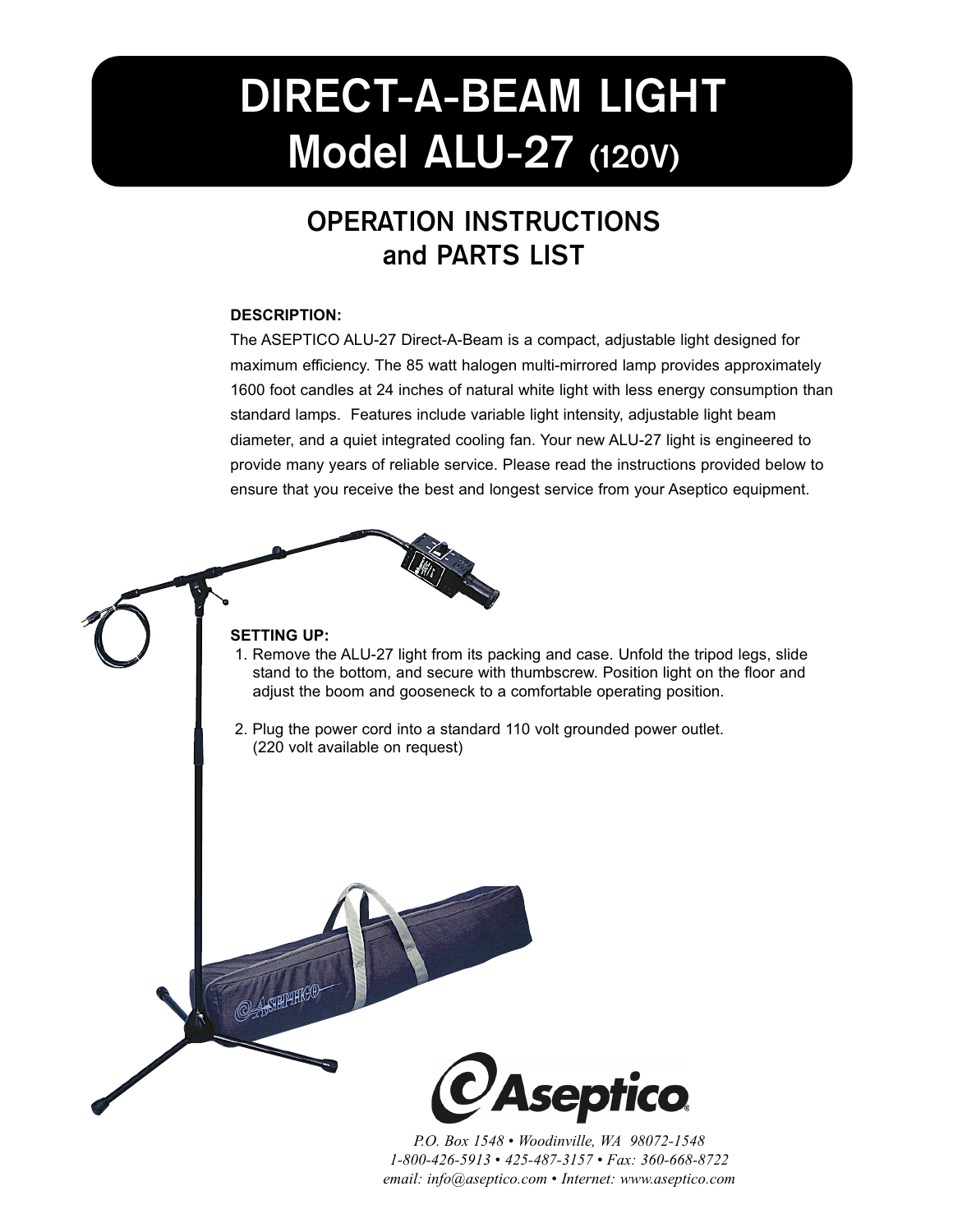#### **OPERATION FUNCTIONS:**

- 1. **POWER SWITCH** On/Off power control of light. When switched on, lamp should light and cooling fan should operate.
- 2. **LIGHT INTENSITY ADJUSTMENT** Increases or decreases light beam intensity. Light output is approximately 1600 foot candles at 24 inches, when set to maximum intensity.
- 3. **BEAM FOCUS** Increases or decreases diameter of light beam. Rotate Lens nose cone for beam focus.

**LAMP REPLACEMENT:** If lamp burns out, cooling fan will not function. To change lamp, first unplug ALU-27 light from power source. Loosen two thumbscrews from the lamp cover plate and remove. Lift exposed lamp out of socket using the eject lever. Push lever down and then insert a new lamp. Replace lamp cover plate and secure with thumbscrews. Use an ESH 85W 82v halogen replacement lamp (P/N: 820003).

#### **TROUBLE SHOOTING:**

If power switch is on, but lamp will not light:

- Turn intensity knob to maximum setting.
- Replace lamp with ESH type.
- Check plug and electrical source.
- Check power source.

#### PARTS LIST

| Item                | Description                                    | Part Number | Quantity       |
|---------------------|------------------------------------------------|-------------|----------------|
| 0                   | Lens - G-3 Industrial                          | 660007      | $\mathbf{1}$   |
| 0                   | Lens Retainer                                  | 460096-08   | 1              |
| 0                   | Retainer                                       | 510246      | 1              |
| 4                   | Diaphragm Pin Actuated                         | 520021      | 1              |
| 5                   | Lens Housing                                   | 460115-08   | $\mathbf{1}$   |
| 6                   | Chassis, Top                                   | 460116-08   | $\mathbf{1}$   |
| 7                   | Chassis, Access Cover                          | 460118-08   | $\mathbf{1}$   |
| 0                   | <b>Thumbscrew Assembly</b>                     | 510180      | $\overline{2}$ |
| 0                   | Switch, Rocker                                 | 830002      | $\mathbf{1}$   |
| $\boldsymbol{\Phi}$ | C/S Btnsoc, Stainless                          | 510016      | $-$            |
| ❶                   | Knob, Blk W/Blue Cap                           | 850019      | $\mathbf{1}$   |
| ⊕                   | Chassis, Bottom Lamp                           | 460117-08   | $\mathbf{1}$   |
| $\bf \Phi$          | Gooseneck, 6" Modified                         | 460588-08   | $\mathbf{1}$   |
| ◐                   | Adapter, Boom                                  | 460119-08   | $\mathbf{1}$   |
| ⊕                   | Boom Handle, Modified                          | 460348      | $\mathbf{1}$   |
| ❻                   | Torque Nut, T Bar Handle                       | 510381      | $\mathbf{1}$   |
| ⊕                   | <b>Stand</b>                                   | 730150      | $\mathbf{1}$   |
| ⊕                   | Linecord, US, Black                            | 840004      | $\mathbf{1}$   |
| $\boldsymbol \Phi$  | Stand Heigh Adj.                               | 710137      | 1              |
| ☜                   | PC Board (Internal)                            | 330086      | $\mathbf{1}$   |
| ❹                   | Fan (Internal)                                 | 540001      | $\mathbf{1}$   |
| ☎                   | Carrying Case (Pictured on front cover)        | 410084      | $\mathbf{1}$   |
| ®                   | Lamp Bulb, Halo w/Reflector (Not Shown) 820003 |             | $\mathbf{1}$   |
| 4                   | Shaft, Trim Pot Extension 3/4 In. Lg           | 850027      | $\mathbf{1}$   |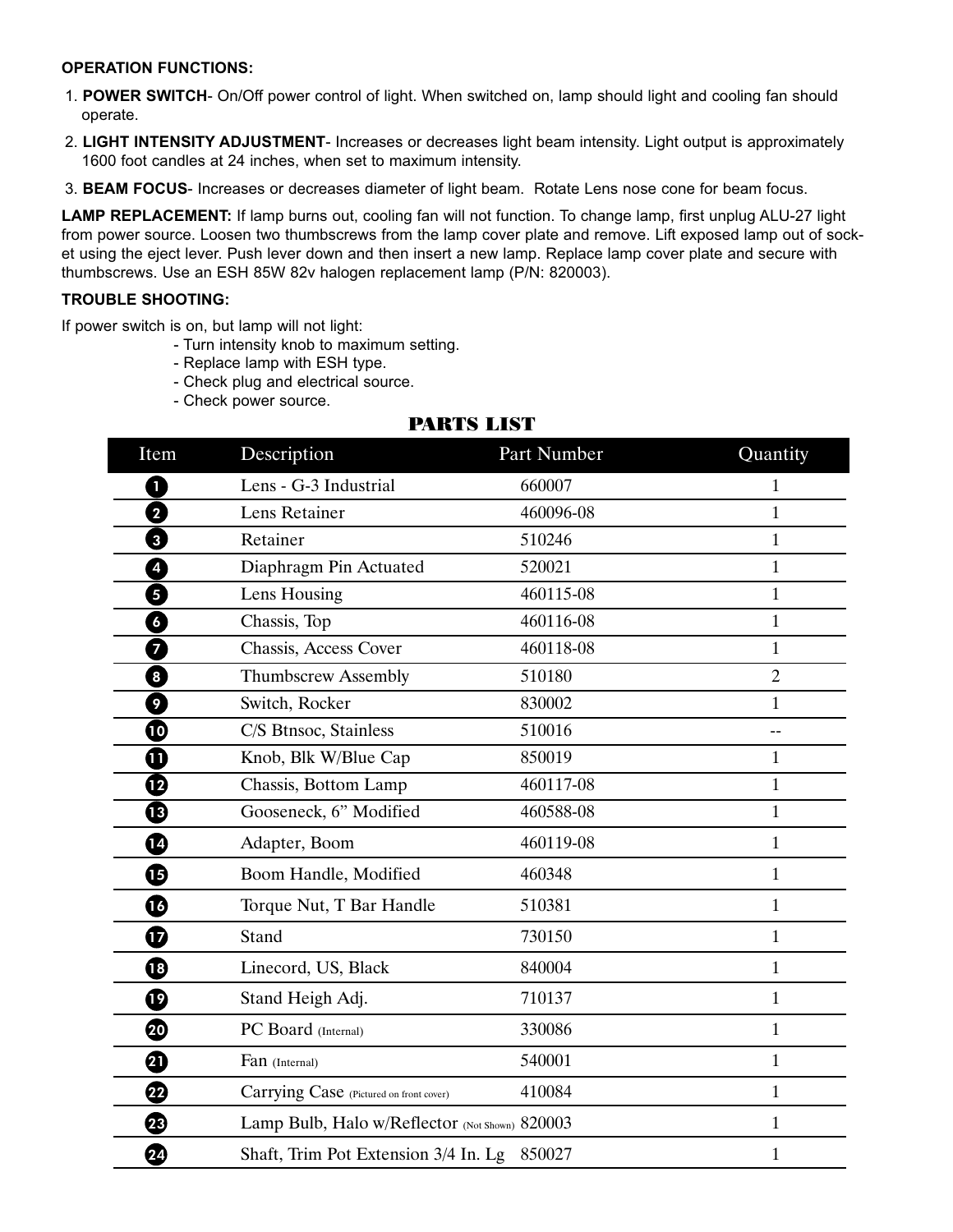